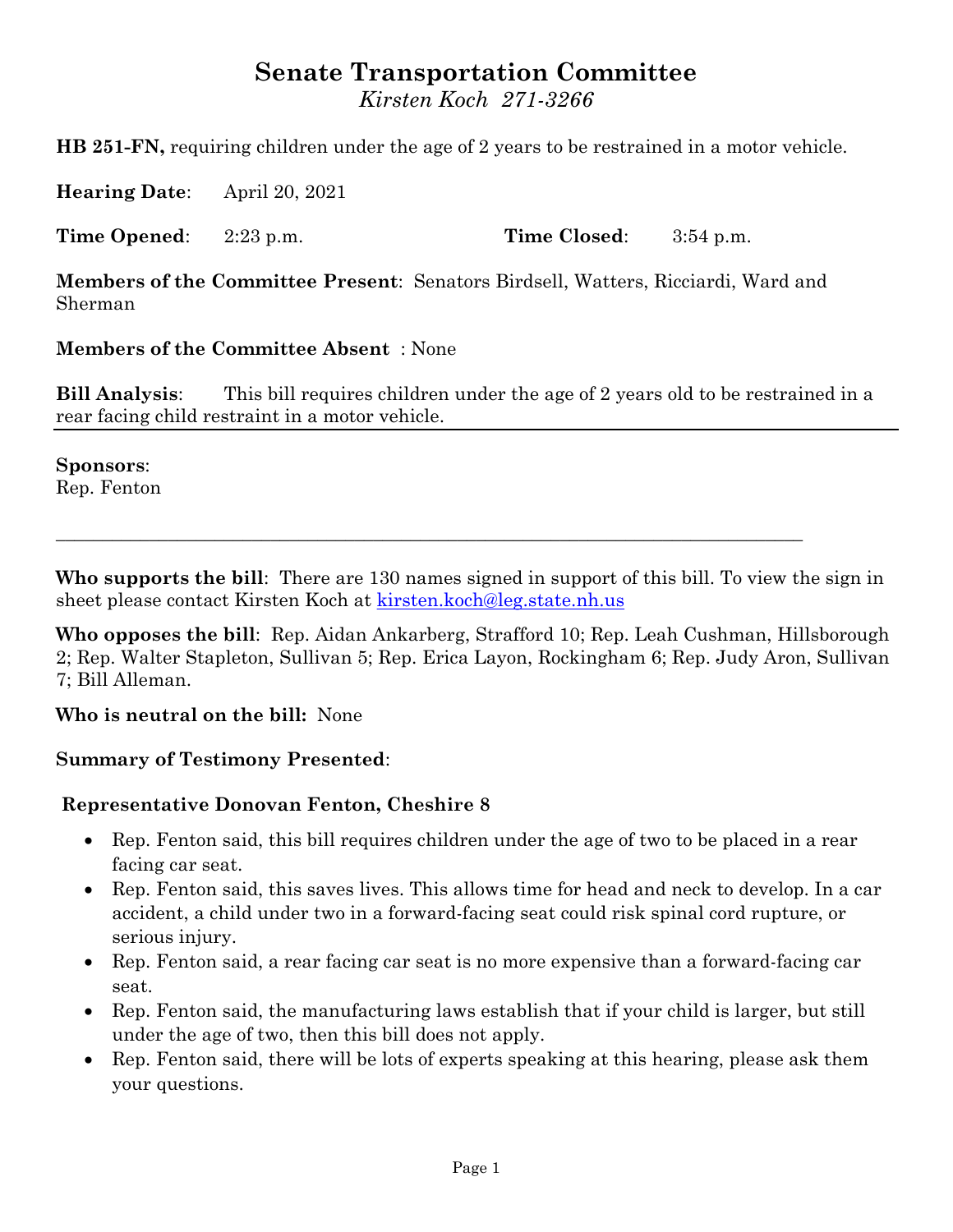- Sen. Ward asked, if you have an infant in a rear facing seat, how are you going to keep an eye on that child? What if they are choking? How can you quite decide if something else is going on?
	- o Rep. Fenton said, I have two young children. They have mirrors on their seats. You have to watch your child while they are eating and at this age they are not eating solids yet anyways.
- Sen. Ward asked, would you recommend having mirrors?
	- o Rep. Fenton, yes, these mirrors about \$5.00 or so and you can see your child.
- Sen. Birdsell said, who is going to enforce this once it is put into place?
	- o Rep. Fenton said, state and local law enforcement.
- Sen. Birdsell said, as amended this bill looks like a child over 40lbs would not be able to age out?
- Rep. Fenton said, if your child is larger than average this would not apply.

## **Representative Leah Cushman, Hillsborough 2**

- Rep. Cushman testified in opposition to this bill.
- Rep. Cushman said, this bill should not have passed in the House.
- Rep. Cushman said, this bill creates a hardship on low-income families. It is against the concept of the live free or die state. I support rear facing car seats. We should not be making criminals of parents that cannot afford rear facing car seats or larger cars. Larger vehicles use more gas. Not all cars can fit multiple rear facing car seats.
- Rep. Cushman said, education is the best way to address this issue. This bill would create a law more strict than the car seat laws in California.
- Rep. Cushman said, childhood obesity has tripled since 1970.
- Rep. Cushman said, we do not micromanage parents. This bill is an overreach and an unfair impact on low-income families.
- Rep. Cushman said, please vote ITL on this bill.

### **Representative Karel Crawford, Carroll 4**

- Rep. Crawford said she is on the House Transportation Committee.
- Rep. Crawford testified in support of this bill.
- Rep. Crawford said, this is a reasonable bipartisan bill for child safety. Requiring children under the age of two to be in rear facing car seats saves vulnerable lives.
- Rep. Crawford said, this bill has broad support. I would love to believe all parents want their children under two in rear facing car seats.
- Sen. Watters said, aren't car seats made so they can be placed forward or rear facing so you do not have to buy another car seat?
	- o Rep. Crawford said, yes.
- Sen. Watters said, I am thinking about 27-28 years back now, but even then you have a smaller car seat up to age two and then you are buying a different one because they just don't fit anymore. Isn't that the case?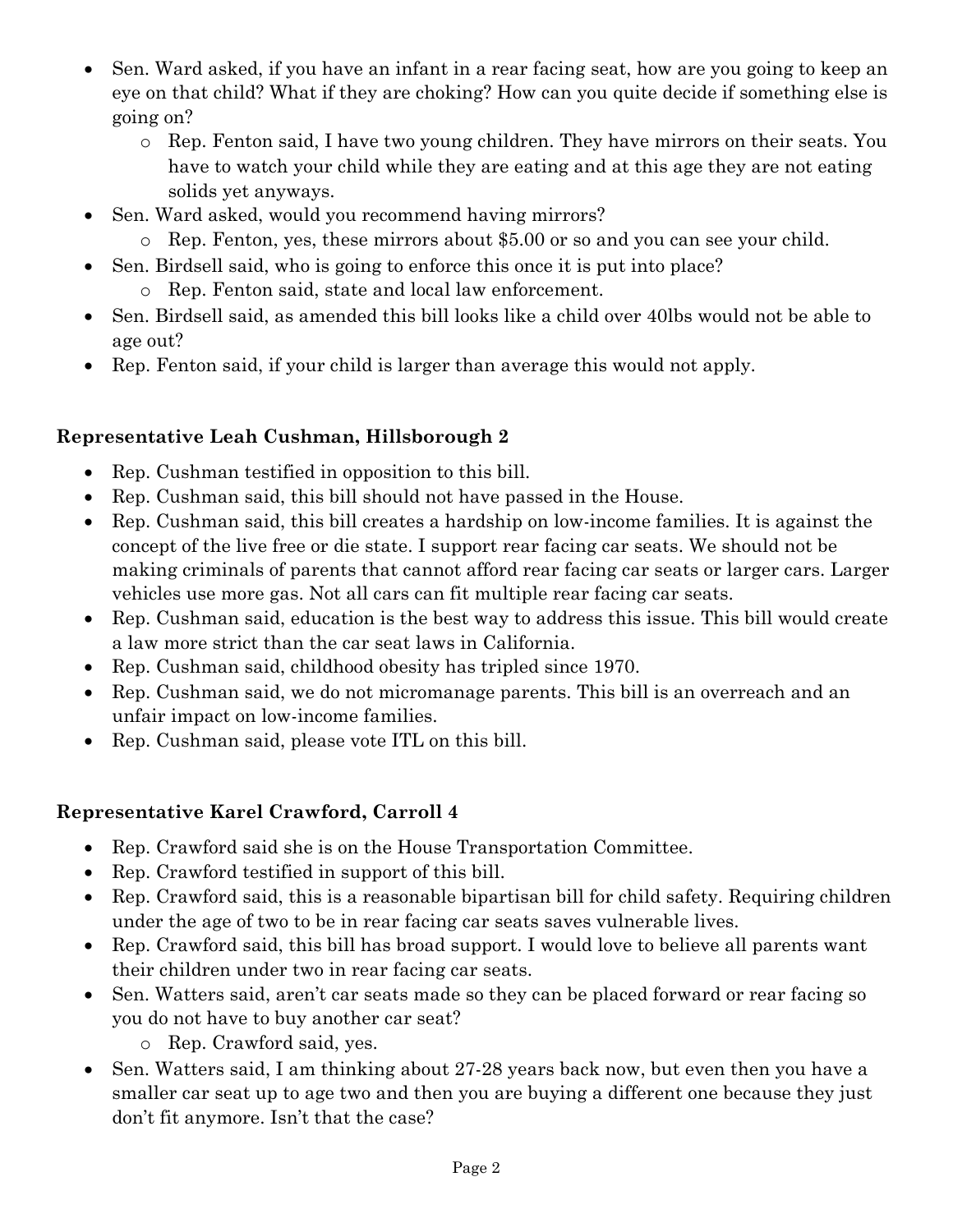o Rep. Crawford said, I would say yes. Our car seats were rear facing and then when the children were able to face forward, we just turned them around.

# **Representative Erica Layon, Rockingham 6**

- Rep. Layon testified in opposition to this bill.
- Rep. Layon said, this is a well-intentioned law, but it should not be law. I am happy to see this win for child safety, but it has come from education, not law.
- Rep. Layon said, it is a challenge to find a car seats that fits my three boys in car seats all together.
- Rep. Layon said, cultural shifts come from education (ex. reduced number of smokers in the country).
- Sen. Birdsell said, I heard the question asked prior, and since you have kids, I will ask. Are most of the new car seats interchangeable between forward and rear facing?
	- o Rep. Layon said, yes, but they take up a very different amount of space when forward vs. rear facing. It is almost impossible to fit in a sedan, especially with someone in the passenger seat. It is a close fit in our SUV even. This bill cannot change the physics and the size of seats. This is a problem with playing Tetris.

## **Representative Judy Aron, Sullivan 7**

- Rep. Aron said she believes this bill was made with good intentions, but NH parents do not need or want this bill.
- Rep. Aron said, we already have state statute that tells us children need to be in a proper restraint while traveling in a vehicle. These guidelines tell us there is an age overlap for using certain car seats. This bill offers an inflexible use of car seat for under age two. Rear facing or forward facing use of car seats is appropriate at eighteen months or two years. This should be up to the parent and pediatrician.
- Rep. Aron said her constituents disagree with this bill. Rep. Aron shared an anecdotal story of child throwing up while in a rear facing car seat.
- Rep. Aron said, it can be dangerous when parents cannot see their child.
- Rep. Aron said, it is psychologically cruel to have child facing away like they are in punishment.
- Rep. Aron said, a child's height needs to be included. They could be squished while rear facing.
- Rep. Aron said, this bill puts a lot of work in law enforcement. They will have to question the height, weight, and age of child with no way to verify the information at the scene.
- Rep. Aron said, there is no problem of children two or under dying from not using rear facing car seats according to NH statistics. Please vote against this bill.

# **Representative Timothy Horrigan, Strafford 6**

• Rep. Horrigan testified in support of this bill.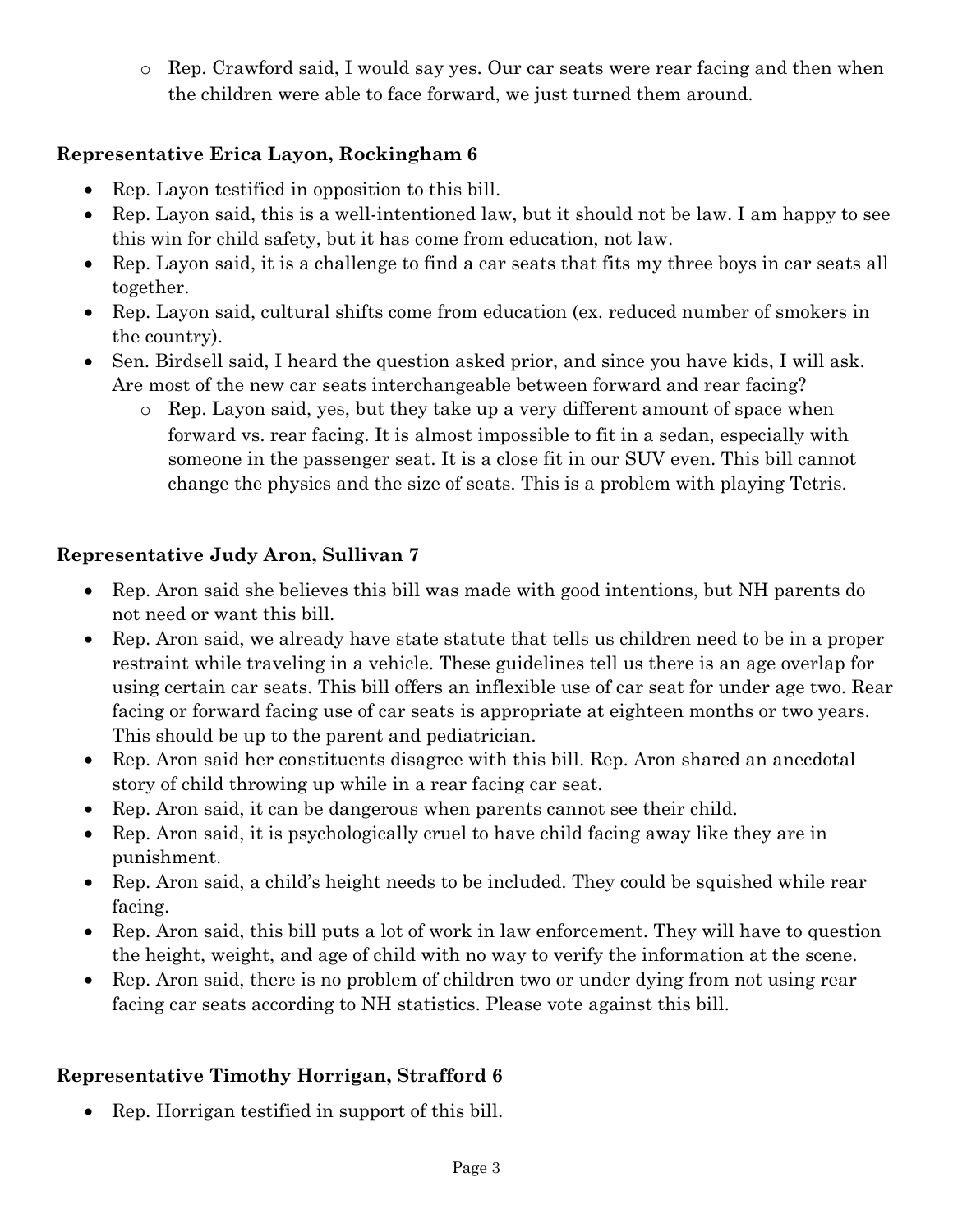- Rep. Horrigan said this is a commonsense bill. Car seats exist only because of government mandate. Rear facing car seats are safer.
- Rep. Horrigan shared an anecdotal story about California law.

### **Thomas D. Leach, MD, CHAD**

- Dr. Leach testified in support of this bill.
- Dr. Leach works with the child safety network, which includes 216 certified technicians that can aid parents and caregivers with car seats. Children are all different sizes with unique needs. There are 59 fitting stations throughout the state. We see a lot of examples of the concerns previously stated.
- Dr. Leach said, there are more seats available now than ever. Convertible seats can go both forward facing and rear facing. It is common for parents to purchase an all-in-one car seat, which can face both ways and can also become a booster seat.
- Dr. Leach said, we like to follow the guidelines of the American Academy of Pediatrics.
- Sen. Watters asked, does your research show any differentiation among states that have this and don't have this in terms of child injury.
	- o Dr. Leach said, NH doesn't have very good data. I can get some CHAD information, but it wouldn't provide you with a very clear picture. A trauma registry through the state would help us answer that question. It is true that NH is doing very good with the child fatality rate. It is best practice of keeping kids rear facing to prevent injuries. This law would help send a consistent message of best practice.
- Sen. Sherman asked, are there other states that do not have these laws in place where we can compare data?
	- o Dr. Leach said, I do not have those numbers, but we may be able to get them.
- Dr. Leach said, some families have seats that do not fit in their cars. We deal with parents with triplets a lot. We try to find the most narrow seats we can. These children are so fragile. The head and the spine are very vulnerable. We need to provide this additional protection.
- Sen. Sherman asked, if you have three kids, you may have outstripped capacity even with existing law. If you have more children than your car can handle, then it is not unique to this law.
	- $\circ$  Dr. Leach said, that is correct. It is the number of children and the space taken up. Rear facing crowding exists. The messaging is confusing. Unless someone has been trained, I do not think anybody should be deciding if a child should be forward or rear facing. It does not make you good or bad parents. You think you know about crash dynamics, and there is a lot to learn when you actually take the classes.
- Sen. Birdsell said, if it is based on the size and age of the child. Section 1 specifically states that no person shall drive a vehicle on any way with a person of less than two years of age unless in a rear facing restraint system. If a child has gone beyond the size of the manufacturer established at eighteen months, then why are we designating two years?
	- o Dr. Leach said, I believe there is a clause in the bill that excludes a child that goes beyond the size required by the manufacturer.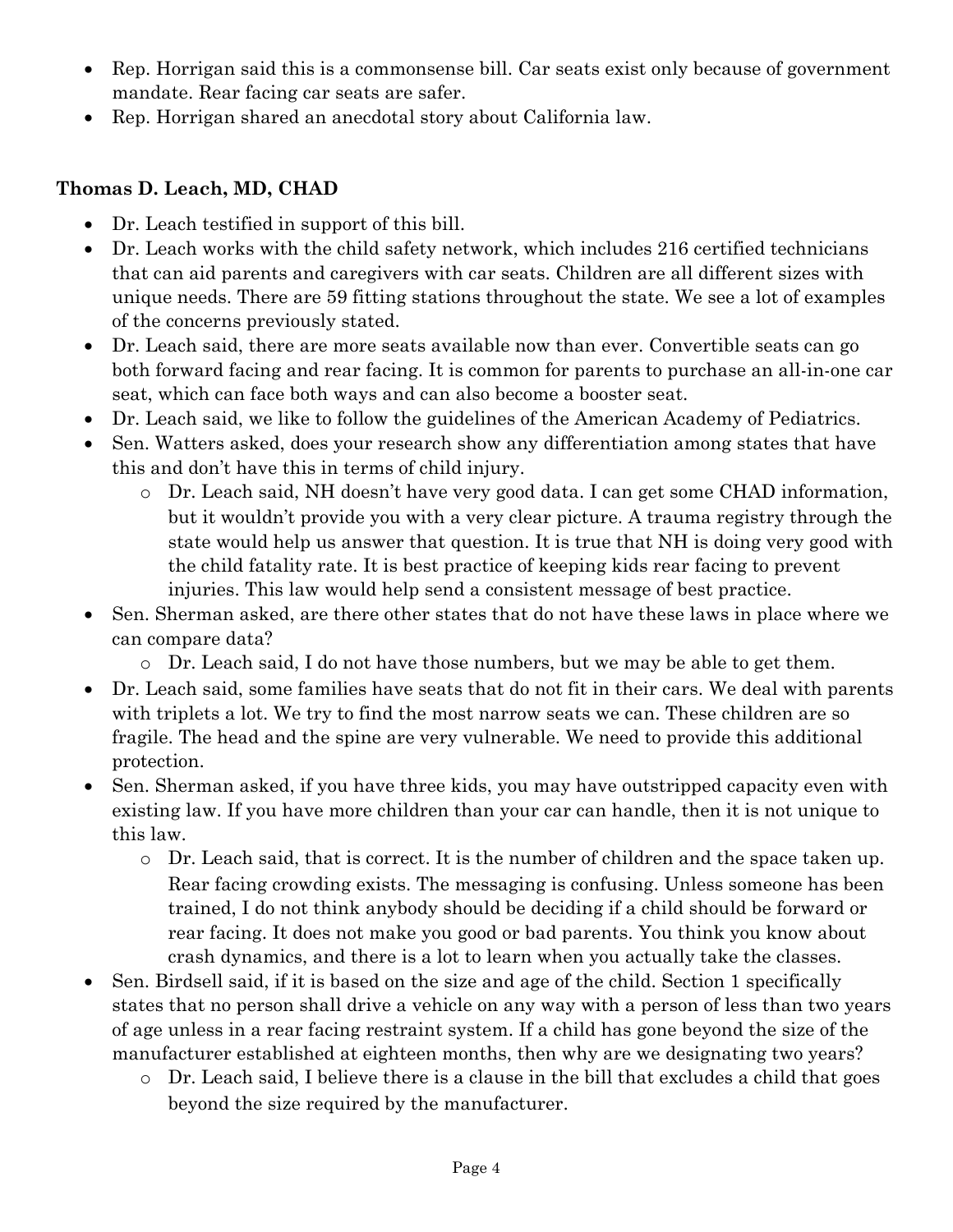- Sen. Birdsell asked, will an officer take the time to find out if children are underage but overweight and height?
	- o Dr. Leach said, the goal is education, not enforcement. This is tough to do both at the same time with the bill.
- Sen. Birdsell asked, would it be better to put a bill in to educate parents and not mandate?
	- o Dr. Leach said, through this bill we will be advertising the changes in the law through our campaigns.
- Sen. Sherman asked, shouldn't we amend this to have the exemption in both paragraphs?
	- o Dr. Leach, if that makes the bill clear to understand, then yes.

### **Cindy Tuttle, RN**

- Ms. Tuttle testified in support of the bill.
- Ms. Tuttle performed a demonstration with a rear facing car seat and a transforming seat that can be forward or rear facing. She demonstrated how a seat would protect a child in a crash.
- Ms. Tuttle said, 95% of children do not reach 40lbs before the age of two. A transforming car seat can be used up until 65lbs. This means it's good from birth to 65lbs, so there is no additional cost.
- Sen. Watters said, we have heard testimony on the practicality of a two-year age limit. Isn't the point here that if a child is more than 40lbs, then it doesn't apply? If a child is 40lbs or older, wouldn't it better for the child to then be in a larger seat and face forward by then anyways?
	- o Ms. Tuttle said, even if a child is larger, rear facing is still safe. With longer legs we recommend for the child to sit criss-cross-applesauce. It is easier to fix a broken hip than a shattered leg. It is safer to be rear facing.
- Sen. Watters asked, at some point you will have to buy a larger seat anyways?
	- o Ms. Tuttle said, most parents transition into a rear facing convertible seat. This bill is about keeping children rear facing longer. This is the safest means.
- Sen. Watters said, I am trying to emphasize the parental choice. Sooner or later, you are going to have to size up anyways if you start with the small non transforming one car seat.
	- o Ms. Tuttle agreed.

### **Dr. Sai Cherala, DHHS**

- Dr. Cherala testified in support of this bill.
- Dr. Cherala said, the speakers before addressed importance of using the right car seat. A child in a rear facing car seat will have less injuries. Significant trauma to the neck and spine happens when children are in a forward facing car seat in an accident.
- Dr. Cherala said, in NH our numbers for child fatality are low, but the biggest concern for us is the trauma and the quality of life for the child and the family after. This also impacts the cost of state services.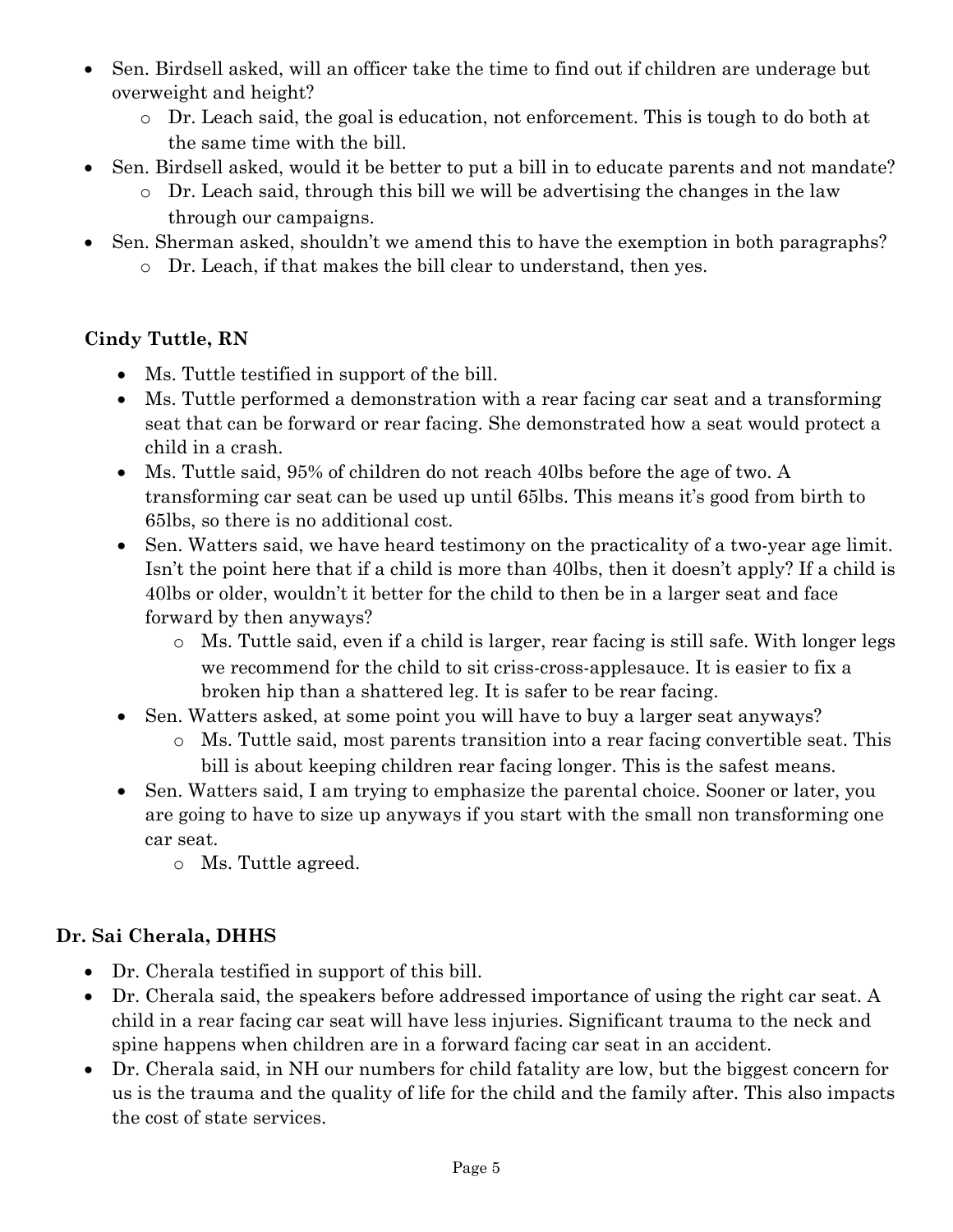# **Dan Goodman, AAA Northern New England**

- Mr. Goodman testified in support of this bill.
- Mr. Goodman said, the majority of crashes happen from side or the front of the vehicle.
- Mr. Goodman referred the committee members to a video link included in his written testimony submission.
- Mr. Goodman said he is a father of two children in rear facing car seats. He said he uses the mirrors referenced before to see his children and they do sell for \$4.00-\$5.00.
- Sen. Birdsell asked, does AAA have any information or data in NH for accidents involving children under the age of eight years old?
	- o Mr. Goodman said, we do not, but I can try to reach out to the Department of Safety.
- Mr. Goodman said, I am seeing parallels from the 2015 hands free law in the testimony here. We want to push a strong education campaign with this bill if it does go forward to become law.

# **William Haynes, Department of Highway Safety and State Police**

- Mr. Haynes said, the training available for parents is a phenomenal asset. We advocate supporting whatever it would take to help education populations to help them follow the law.
- Mr. Haynes said, this would not be a criminal offense or a traffic offense.
- Sen. Sherman said, we heard testimony earlier about people who could not afford car seats and could not fit car seats in their car. How would law enforcement handle that situation? Can you tell us what is the typical approach?
	- o Mr. Haynes said, I would look at the child and ask the parent. I believe most people are honest. You do justice and take the opportunity to educate them. It does not have to result in a corrective negative reinforcement. It can result in education.
- Sen. Sherman asked, there is an exemption for height and weight in the bill and then a two-year-old component. You already have this for children that grow out of car seats in general. How is that handled? What does law enforcement do in that setting when you cannot quite tell?
	- o Mr. Haynes said, height and weight is the best way to do this. Especially if this were to go to court. Every seat comes with different height and weight standards depending on the manufacturer. We would have to make a conscious decision in the moment. Without a birth certificate we would have no way of knowing the age of the child.

# **Joe Colella, Juvenile Products Manufacturers Association (JPMA)**

 Mr. Collela said, we actively monitor child safety bills to make sure they are consistent with manufacturer recommendations.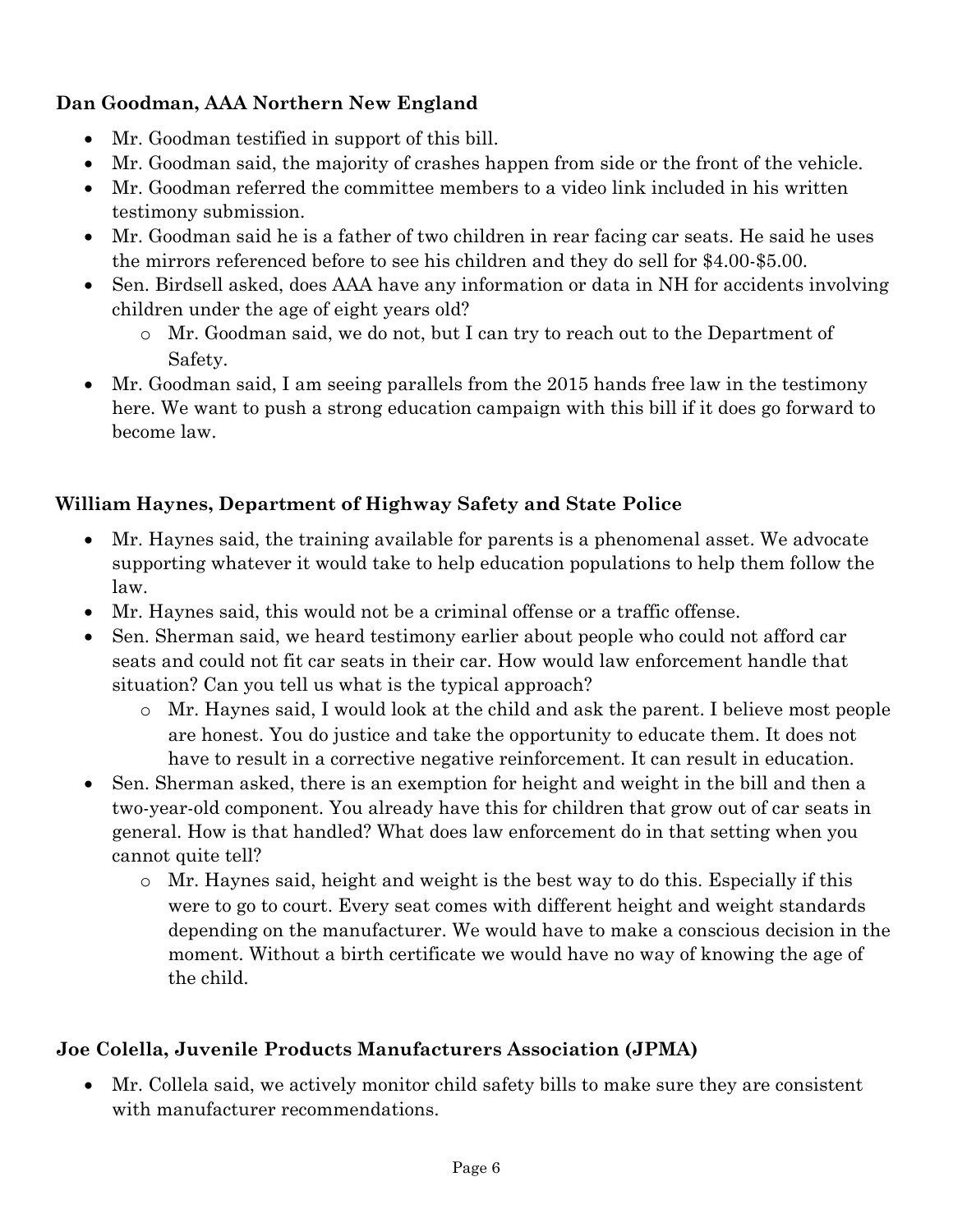- Mr. Collela said, the updated policy statement from the American Academy of Pediatrics is based on child development. It is not based on the child's size. It is the child's development over time. Parents recognize time as a bench mark but they also need to stay consistent with height and weight. Some kids are very small for their age and some can be larger. The importance of having the right car seat for the age and size. As much as we want to hold on to the freedom to choose, these children do not have that freedom to choose for themselves.
- Mr. Collela referenced car crash demo videos that he has access to and would like to share with the committee.

#### *Mr. Colella offered more testimony beyond his three-minute time limit and offered to answer any additional questions from the committee members. The committee members agreed to return to him at the end of the hearing.*

- Mr. Collela said, AAP has notified that few than 0.1% of children will exceed the weight limit of the convertible car seats. Even if they exceed the weight limit, it is still safer for them to ride rear facing. The cost of those seats starts at \$49.00. It is the same you would spend to adhere to current law.
- Mr. Collela said, as far as car sickness, there is no credible data that rear facing puts anybody at risk for more car sickness than forward facing. It is the disconnect of feeling movement and seeing movement. Children should be able to see out the window still the same. It is not a problem.
- Mr. Collela said, as far as the freedom to choose, NH already tells parents they must use car seats and seat belts. Rear facing is just as valid of a selection.
- Mr. Collela said, rear facing is safer. It causes the body to all slow down at the same rate of speed. A rear facing car seat does not put strain in spinal cord and head in a crash.
- Sen. Birdsell asked, do you know what the percentage of NH families use the front facing car seats?
	- o Mr. Coella did not know the answer. He said, I am not sure if your state's observational survey captions that. I do not know if that level of data exists for NH. Even though NH has a low number of fatalities, we are talking about injuries and reducing the severity of injuries.
- Sen. Birdsell asked, do you have any data on injuries in NH for forward facing car seats? o Mr. Colella said, I don't know. I'm not from NH. I'm from a national organization.
- Sen. Sherman said, I have two questions about when a child has one of these injuries and does not die:
	- o (1) How much is the price tag for one of those injuries?
	- $\circ$  (2) How many of those kids require long term care, such as rehab or physical therapy?
	- o (3) How many kids have long term disability based on injury from the wrong kinds of car seats?
		- Mr. Colella said, the CDC recently updated their studies for the cost data of a crash. These injuries are not all life threatening but can include lifelong treatment. The rate children are dying in these younger ages have been cut into a fraction in the last few decades. As for injury, the seat choice can drastically reduce injury.